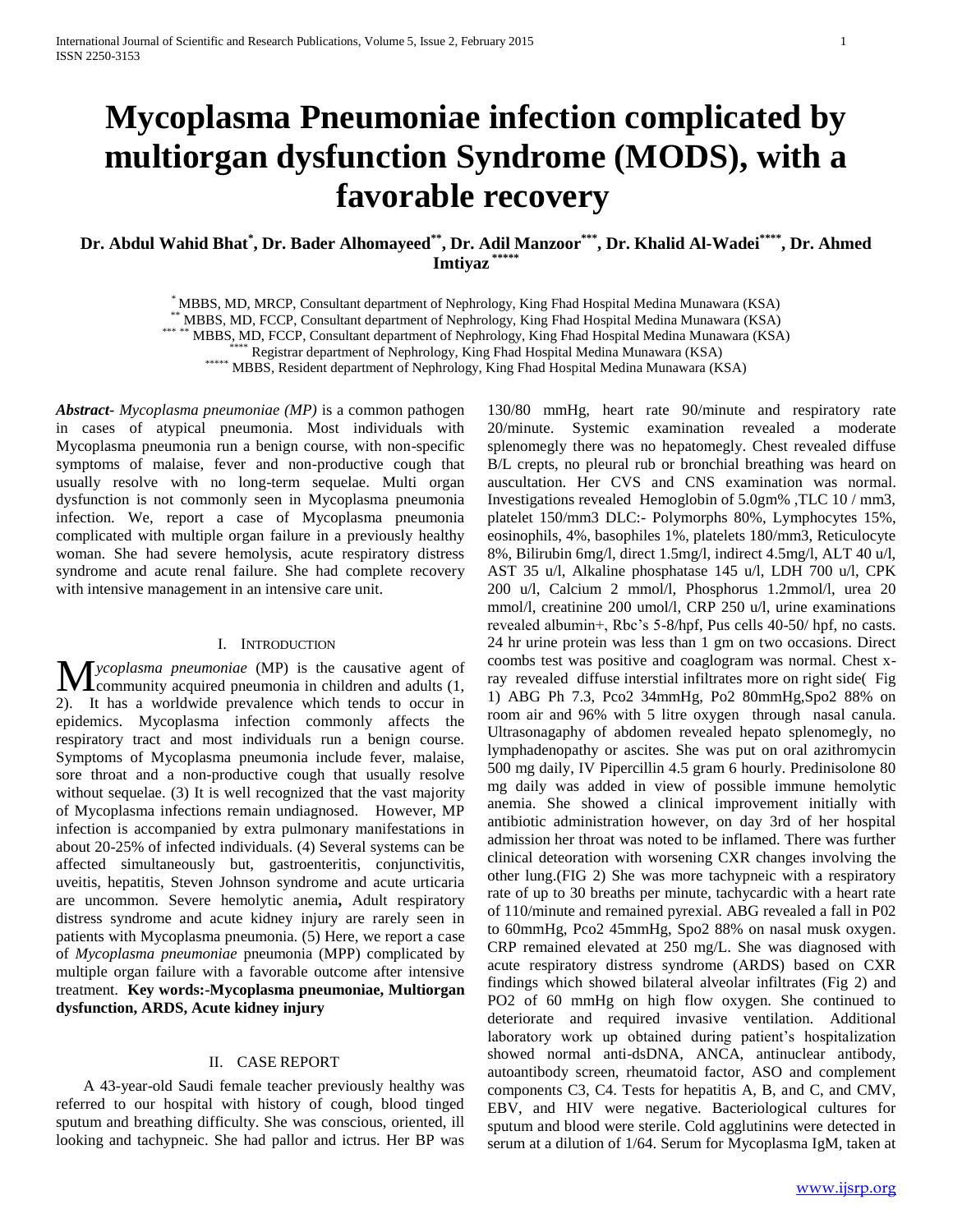day 1st of the presentation, was negative however a subsequent sample taken at day 5 of the presentation was positive. These serological results supported confirming *Mycoplasma pneumonia* as the cause of her acute respiratory distress syndrome, hemolytic anemia and acute kidney injury. She was started with Hemodialysis and ultra filtration via a temporary jugular vein catheter for her progressive increasing urea, creatinine, metabolic acidosis, oliguria and hyperkalemia. She received seven (07) units of group specific pack red cell transfusion. The cross match of blood was also a difficult process due to possible cold agglutinin produced by her infective lesion of chest .She improved over the course of her ten day admission to the Intensive Care Unit. Oral predinisolone 80 mg daily, IV pipercillin was continued. She developed predinisolone induced secondary diabetes mellitus which, was managed with tab gliclazide 80 mg twice a day. On day 14th she started forming more urine. Patient showed signs of improvement. There was neither drop in her hemoglobin nor any rise in bilirubin. Her urea and creatinine were un stable and had mild metabolic acidosis. She was shifted out of intensive care unit and was dialysed regularly 3hr 3 times a week with ultra filtration as required. Fallow up chest x-rays showed clearing (Fig 3). Her urine output improved and creatinine got stabilized round at 180 umol/l. She was discharged from hospital with a Hemoglobin of 10.0gm%, creatinine 180 umol/l and bilirubin 2mg/l. Fallow up at two months in outpatient clinic revealed normal kidney functions, liver functions and a Hemoglobin of 10gm%. Fallow up chest Xray was normal (Fig4). Hence, she made a complete recovery with an aggressive therapy for 21 days in hospital.

## **Table 1. Patient's laboratory results during hospitalization**

| Parameter      | admission | $\overline{\text{w}}$ <sup>st</sup> Week | $\sqrt{m}$ Week $\sqrt{m}$ | $2^{\text{rd}}$ W <sub>z</sub><br>'eek |
|----------------|-----------|------------------------------------------|----------------------------|----------------------------------------|
| Gm%<br>$H = 1$ |           |                                          |                            |                                        |

| 10       | 11                                  | 9                             | 7                 |
|----------|-------------------------------------|-------------------------------|-------------------|
| 95       | 98                                  | 87                            | 85                |
| 80       | 85                                  | 76                            | 70                |
|          |                                     |                               |                   |
| 15       | 13                                  | 18                            | 20                |
|          |                                     |                               |                   |
|          |                                     |                               | 110               |
|          |                                     | 6                             | $\overline{2}$    |
|          |                                     |                               |                   |
| 20       | 55                                  | 50                            | 15                |
|          | 700                                 |                               | 180               |
|          |                                     |                               |                   |
| 6        | 8                                   | $\overline{4}$                | $\overline{2}$    |
|          |                                     |                               |                   |
|          |                                     |                               | 0.75              |
|          |                                     |                               |                   |
| 40       | 55                                  | 45                            | 35                |
| 35       | 45                                  | 50                            | 40                |
| 700      | 500                                 | 450                           | 250               |
| 200      | 400                                 | 380                           | 250               |
| 3.5      | 3                                   | 2.5                           | 1.8               |
|          |                                     |                               |                   |
| 1.8      | $\overline{1.5}$                    | 1.7                           | $\overline{2}$    |
|          |                                     |                               |                   |
| Positive | Positive                            | Positive                      | Negative          |
|          |                                     |                               |                   |
| Negative | Positive                            | Positive                      | Negative          |
|          |                                     |                               |                   |
| 250      | 300                                 | 180                           | 80                |
|          | 180<br>8<br>200<br>$\overline{1.5}$ | 150<br>12<br>$\overline{3.5}$ | 120<br>850<br>1.8 |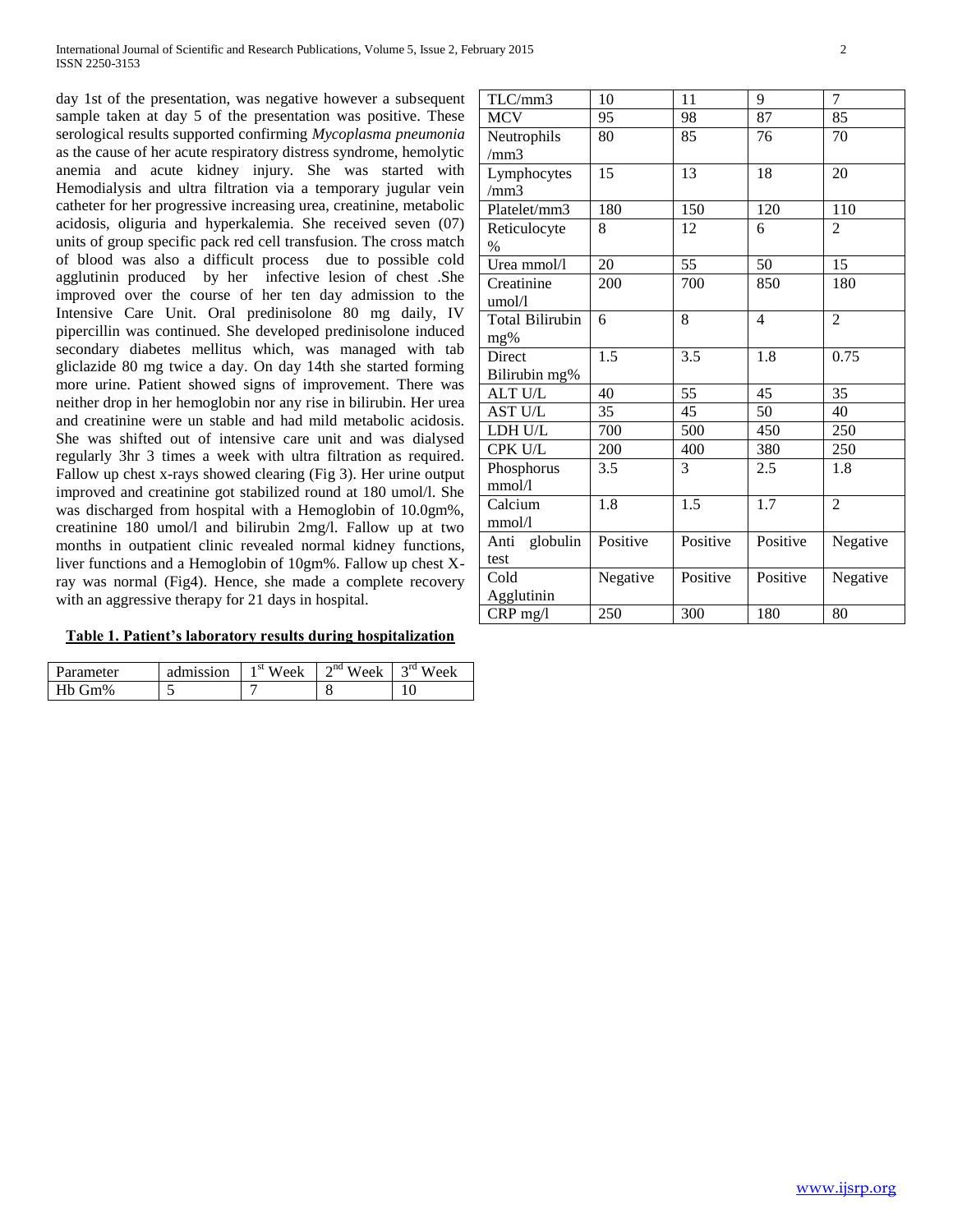

**Fig:-1 Chest x-ray day of admission showing B/L pneumonia**



**Fig :-2 Chest X-Ray extensive B/L pneumonia and Rt.Jugular vein catheter for dialysis**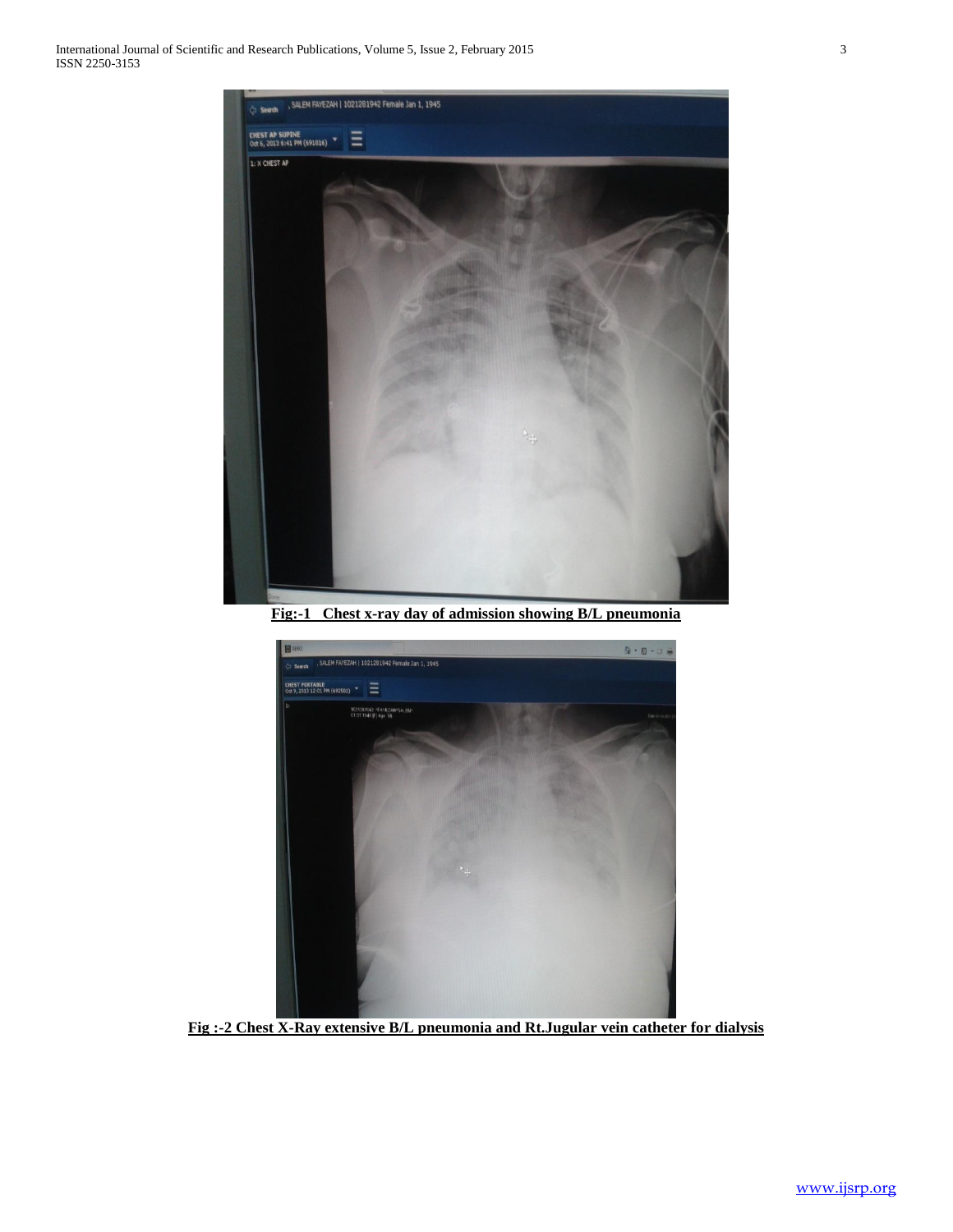

**Fig:-3 Chest X-Ray showing clearing of B/L pneumonia and jugular dialysis catheter**

#### III. DISCUSSION

 The case presented here represents fulminent atypical pneumonia due to *M. pneumoniae (MP)* in a formerly healthy young adult complicated by severe hemolysis, acute respiratory distress syndrome (ARDS) and acute kidney injury (AKI). Atypical pneumonia due to (M. pneumoniae, Chlamydia pneumoniae, or Legionella pneumoniae) has been thought to account for 7-20% of community-acquired pneumonia for which a pathogen cannot be identified [6]. Pneumonia develops in 3- 10% of patients infected with M. pneumoniae. (7) Diagnosis of atypical pneumonia is often difficult since culture or direct detection of the suspected pathogen is time consuming and not readily available. No clinical or radiographic features reliably distinguish M. pneumoniae from pneumonia of any other etiology. [8] In most cases, confirmation of diagnosis is based on serologic methods, requiring high acute antibody titers or paired serum samples for definitive diagnosis. Cold agglutinin is a nonspecific laboratory investigation which is raised in about 75 percent of cases of Mycoplasma pneumonia. Serum titer levels of more than 1:64 in a person with a lower respiratory tract infection would highly suggest Mycoplasma pneumonia infection

 Extra pulmonary abnormalities can be an important part of Mycoplasma disease. These manifestations include skin rash, joint involvement, heart disease, central nervous system, renal and hematological involvement (9-10). Unusual and extra pulmonary manifestations of the Mycoplasma pneumoniae (MP) infection with Multiorgan involvement have been reported only infrequently. (11, 12) The exact patho mechanism of the Mp infection-induced multiple organ failure remains unclear. It has been postulated that the cytadherence of MP, cell invasion, cytotoxicity, immune response, and cytokine production might be involved in its pathogencity. (12, 13) Although most Mycoplasma pneumonia infections resolve without complications but, rarely can have a fulminent course and get complicated by Multiorgan dysfunction. Hemolytic anemia is the most common hematologic manifestation, and subclinical

evidence of hemolytic anemia is present in most patients with pneumonia due to M. pneumoniae (MP). However, severe hemolysis is extremely rare and is usually associated with severe pulmonary involvement. Antibodies (IgM) to the I antigen on erythrocyte membranes appear during the course of infection and produce a cold agglutinin response in approximately 60 percent of patients, which might result in hemolysis and a positive Coombs reaction through activation of complement factor C3d [14, 15,16] These cold agglutinins develop during the second and third week of illness. Although sometimes hemolysis can be severe, it is usually not clinically significant. Our patients had autoimmune hemolytic anemia (AIHA) caused by cold agglutinins as demonstrated by the direct antiglobulin test. The diagnosis of *Mycoplasma pneumoniae infection* was based on elevated cold agglutinins, and serology in the context of a characteristic illness with adequate response to treatment. Other connective tissue disorders and infective causes were excluded. She had a complicated course and needed invasive ventilation, multiple blood transfusions and Hemodialysis. Despite high prevalence the frequency of fulminent pneumonia due to M. pneumoniae complicated by ARDS is reported rarely.(17-24) An important feature in all the studies, including the present one, is that the patients were previously healthy and diagnosed mainly by subsequent serology and outcome of the patients was variable.(17,22,23). Renal involvement in patients with M*.*  pneumoniae pneumonia is rare and limited to few case reports and some have needed Hemodialysis [25–33]. Renal manifestations include progressive glomerulonephritis, nephrotic syndrome, transient, massive proteinuria, chronic renal failure due to cold agglutinin, acute interstitial nephritis, acute renal failure due to acute nephritis, haemoglobinuria or hemolytic uremic syndrome, isolated hematuria, cystitis or urethritis. Glomerulonephritis due to M pneumoniae could be due to an immunological process and can lead to progressive glomerulonephritis. (31) These have been diagnosed as tubulointerstitial nephritis or proliferative glomerulonephritis. (25-31)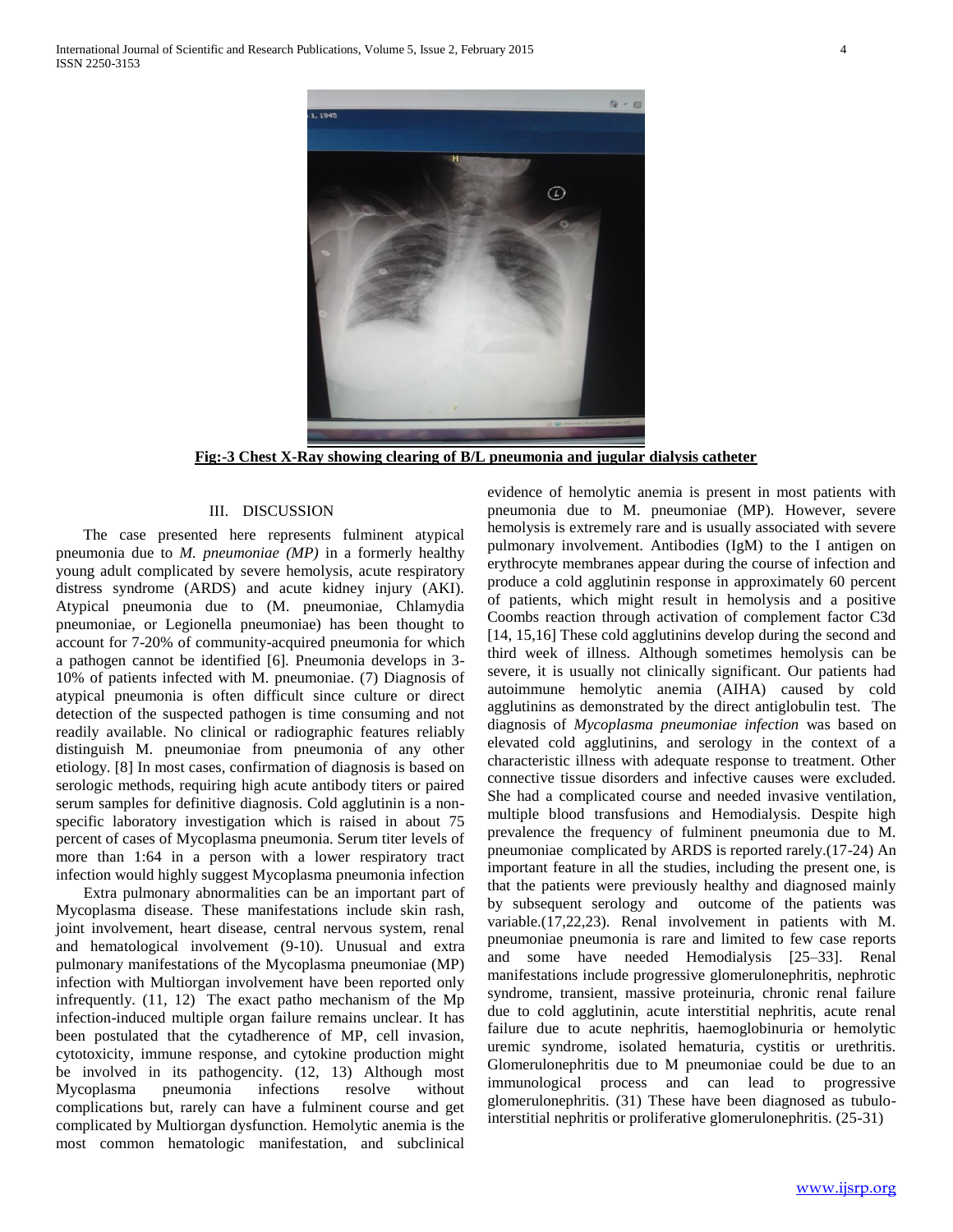Although we could not demonstrate the pathological changes in the kidneys due, to non availability of a renal biopsy; the renal involvement in our patient seems to be interstitial nephritis. The is evidenced by pyuria with sterile urine, normal complement levels, absence of significant proteinuria and complete recovery of renal function with antibiotics and Hemodialysis support. Most of the reported cases needed Hemodialysis or steroid use to overcome renal failure, but there are reports of renal failure resolved without dialysis or steroid therapy (32). We did use oral steroids upon this patient for her hemolytic anemia that simultaneously took care of her possible interstitial nephritis.

 Although, there are reports of some patients with progressive renal failure the prognosis in most of the cases with regard to renal function recovery is probably good.

#### IV. CONCLUSION

 Although Mycoplasma Pneumoniae infection is usually a benign self-limited disease; this case emphasizes its potential to produce a multiorgan dysfunction. Such complications should be considered and establishing an early diagnosis may have important therapeutic implications. Also, *M. pneumoniae* infections should be included in the differential diagnosis of pathogens presenting with upper respiratory symptoms causing multiorgan dysfunction. Even if only few reports of multi organ dysfunction are reported in infections by Mycoplasma pneumoniae*.*

#### **REFERENCES**

- [1] Ruskanen O, Nohynek H, Ziegler T, Capeding R. Pneumonia in childhood Etiology and response to antimicrobial therapy. Eur. J Clin Microbial Infect Dis 1992; 11(3): 217-23.
- [2] Sue Y. Community acquired pneumonia in adults. West J Med 1994; 161(4): 383-9.
- [3] Blasi F, Tarsia P, Aliberti S, Cosentini R, Allegra L. Chlamydia pneumoniae and Mycoplasma pneumoniae Semin Respir. Crit Care Med. 2005; 26(6):617–24.
- [4] Kottayam R, Rozenberg G, Cohn R J. Unusual hematologic manifestations of Mycoplasma pneumoniae infection. J Pediatrics Child Health. 2007; 43:80–8212.
- [5] Timitilli A, Di Rocco M, Nattero G, Tacchella A, Giacchino R. Unusual manifestations of infections due to Mycoplasma pneumoniae in children. Infec Med. 2004; 12:113–117.
- Bartlett JG, Mundy LM. Community acquired pneumonia. N Engl J Med. 1995; 333:1618-1624.
- [7] Mansel JK, Rosenow EC, 3rd, Smith TF, Martin JW, Jr. Mycoplasma pneumoniae pneumonia. Chest. 1989; 95:639-646.
- [8] Hsieh SC, Kuo YT, Chern MS, Chen CY, Chan WP, Yu C. Mycoplasma pneumonia: clinical and radiographic features in 39 children. Pediatric Int. 2007; 49:363-367.
- [9] Kano Y, Mitsuyama Y, Hirahara K, Shiohara T. Mycoplasma pneumoniae infection-induced erythema nodosum, anaphylactoid purpura, and Acute urticaria in 3 people in a single family. J Am Acad Dermatology. 2007; 57:S33-35.
- [10] Schulman P, Piemonte TC, Singh B. Acute renal failure, hemolytic anemia, and Mycoplasma pneumoniae. JAMA. 1980; 244:1823-1824.
- [11] Atkinson TP, Balish MF, Waites KB. Epidemiology, clinical manifestations, Pathogenesis and laboratory detection of Mycoplasma Pneumoniae infections. FEMS Microbial Rev. 2008; 32:956–973.
- [12] Waites KB, Tarkington DF. Mycoplasma pneumoniae and its role as a human Pathogen. Clin Microbial Rev. 2004; 17:697–728.
- [13] Narita M. Pathogenesis of extra pulmonary manifestations of Mycoplasma pneumoniae infection with Special reference to pneumonia. J Infect Chemotherapy. 2010; 16:162–169.
- [14] Turtzo DF, Ghatak PK. Acute hemolytic anemia with Mycoplasma pneumoniae Pneumonia. JAMA. 1976; 236:1140-1141.
- [15] Lindstrom FD, Stahl-Forehead B. Autoimmune hemolytic anemia complicating Mycoplasma pneumoniae infection. Scand J Infect Dis. 1981; 13:233-235.
- [16] Gehrs BC, Friedberg RC. Autoimmune hemolytic anemia. Am J Hematology. 2002; 69:258–271
- [17] Chaudhry R, Tabassum I, Kapoor L, Chhabra A, Sharma N, Broor S. A Fulminent case of acute respiratory distress syndrome associated with Mycoplasma pneumoniae infection. Indian J Pathol Microbial 2010;53:555-7
- [18] Tanaka G, Nagatomo Y, Kai Y, Matsuyama M, Kuroki M, Sasaki T, et al. Mycoplasma pneumonia of identical twin sisters with different clinical courses depending on the treatment. Kansenshogaku Zasshi 2002;76:1040-4
- [19] Halal F, Brochu P, Delage G, Lammarre A, Rivard G. Severe disseminated lung disease and bronchectasis probably due to Mycoplasma pneumoniae. Can Med Assoc J 1977; 117:1055-6.
- [20] Reigner P, Domenighetti G, Feihl F, Bonjour JP, Perret C. Acute respiratory distress syndrome after Mycoplasma infection. Schweiz Med Wochenschr 1980; 110:220-3.
- [21] Tomioka H, Umeda B, Nakai H. A case of adult respiratory distress syndrome likely due to measles and Mycoplasma pneumoniae. Kansenshogaku Zasshi 1992; 66:1483-7.
- [22] Lo SC, Wear DJ, Green SL, Jones PG, Legier JF. Adult respiratory distress syndrome with or without systemic disease associated with infections due to Mycoplasma fermentans. Clin. Infect Dis 1993; 17:S259-63.
- [23] Shah DC, Muthiah MM. Adult respiratory distress syndrome due to Mycoplasma pneumonia. Postgraduate Med J 1996; 72:259-63.
- [24] Vitullo BB, O'Regan S, de Chadarevian JP, Kaplan BS: Mycoplasma Pneumonia associated with acute glomerulonephritis. Nephron, 1978; 21: 284-288
- [25] Vitullo BB, O'Regan S, de Chandarevian JP, Kaplan BS: Mycoplasma Pneumonia associated with acute glomerulonephritis. Nephron, 1978; 21: 284-88
- [26] Pasternack A, Helin H, Vanttinen T et al: Acute tubulointerstitial nephritis in a patient with Mycoplasma pneumoniae infection. Scand J Infect Dis, 1979; 11: 85-90
- [27] Bonsdorff M, Ponka A, Torproth T: Mycoplasma pneumonia associated with mesangiocapillary glomerulonephritis type II (Dense deposit disease). Acta Med Scand, 1984; 216: 427-9
- [28] Andrews PA, Lloyd CM, Webb MC, Sacks SH: Acute interstitial nephritis associated with Mycoplasma pneumoniae infection. Nephrology Dial Transplant, 1994; 9: 564-566
- [29] Westrhenen R, Weening J, Krediet R: Pneumonia and glomerulonephritis caused by Mycoplasma pneumoniae. Nephrology Dial Transplant. 1998; 13: 3208-11
- [30] Enomoto N, Nakano Y, Suda T et al: Mycoplasma pneumonia complicated by acute renal failure. Nihon Kokyuki Gakkai Zasshi, 2001; 39: 425-9
- [31] Campbell T H, Warwick G, Stevenson R.Rapidly progressive glomerulonephritis and nephrotic syndrome associated With Mycoplasma pneumoniae pneumonias. Nephrology Dial Transplant 1991; 6(7): 518-20.
- [32] Serkan Oncu1, Avar Ozdemir2, Ayper Somer2, Nuran Salman2, Isik Yalın2, Nilgun, Faruk Okten2Acute renal failure associated with Mycoplasma pneumonia Infection Case Report Clin Pract Rev, 2002; 3(2): 82-85

#### AUTHORS

**First Author** – Dr. Abdul Wahid Bhat MBBS, MD, MRCP, Consultant department of Nephrology, King Fhad Hospital Medina Munawara (KSA), Email: - bhatwahid@yahoo.com Mobile: - 0091-9419526285